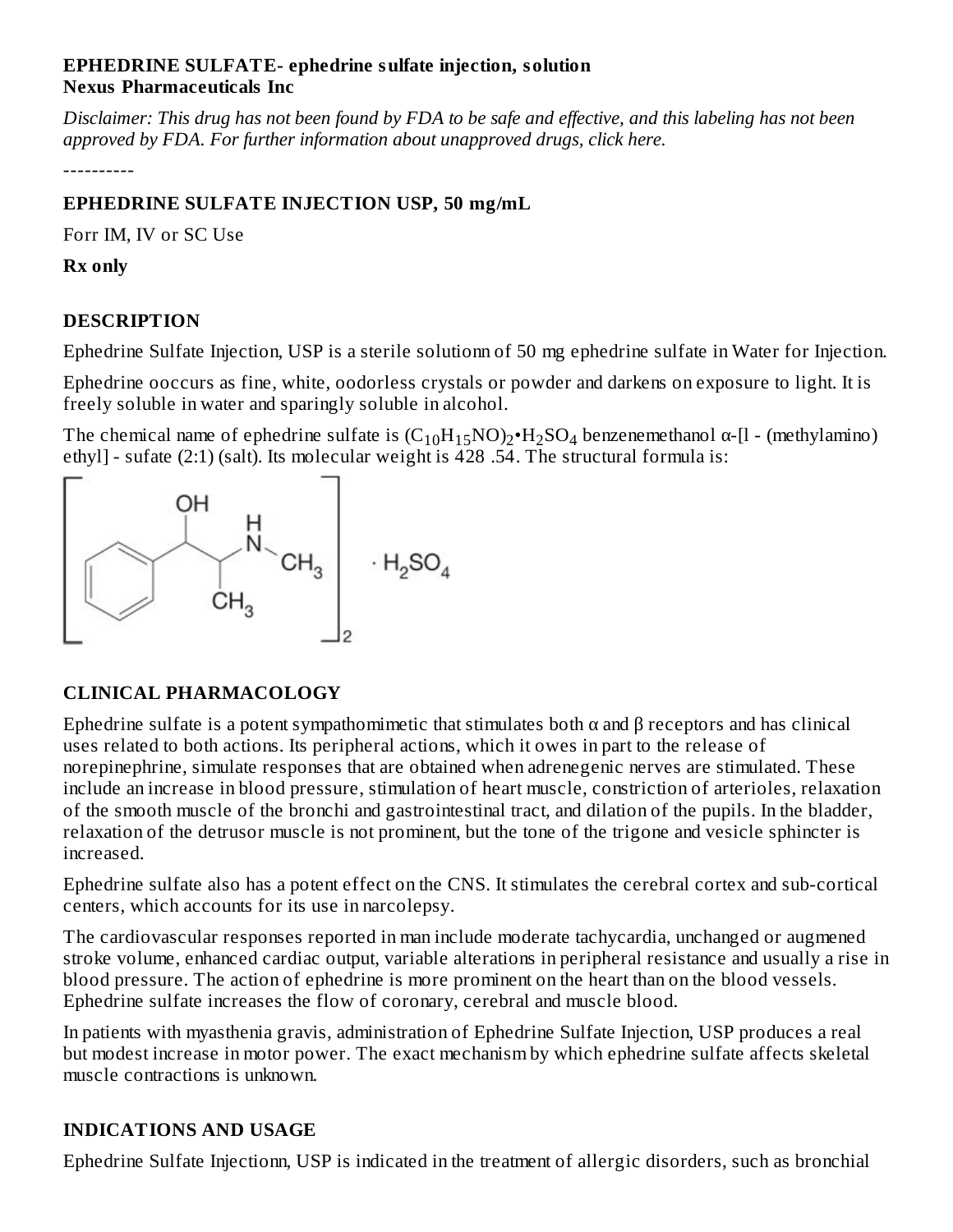asthma The drug has long been used as a pressor agent, particularly during spinal anesthesia when hypotensionn frequently ooccurs. In Stokes-Adams syndromeme with complete heart block, ephedrine has a value similar to that of epinephrine. It is indicated as a central nervous system stimulant in narcolepsy and depressive states. It is also used in myasthenia gravis.

### **CONTRAINDICATIONS**

Allergic reactions to ephedrine sulfate are rare. The hypersensitivity, if known, is a specific contraindication. Patients hypersensitive to other sympathomimetics may also be hypersensitive to ephedrine sulfate.

### **PRECAUTIONS**

GENERAL - Special care should be used when administering Ephedrine Sulfate Injection, USP to patients with heart disease, angina pectoris, diabetes, hyperthyroidism, prostatic hypertrophy or hypertension and to patients receiving digitalis. Prolonged use may produce a syndrome resembling an anxiety state. Tolerance to ephedrine sulfate may develop, but temporary discontinuance to the drug restores its original effectiveness.

DRUG INTERACTIONS - Concurrent use of ephedrine sulfate with general anesthetics, especially cyclopropane or halogenated hydrocarbons or digitalis glycosides may cause cardiac arrhythmias, since these medications may sensitize the myocardium to the effects of ephedrine sulfate.

Therapeutic doses of ephedrine sulfate can inhibit the hypotensive effect of guanethidine, bethanidine, and debrisoquin by displacing the adrenergic blockers from their site of action in the sympathetic neurons. The effect in man is seen as a relative or a complete blockade of the antihypertensive drug by a sudden rise in blood pressure. Concomitant use of Ephedrine Sulfate Injection, USP and oxytocics may cause severe hypotension.

Monoamine oxidase inhibitors may potentiate the pressor effect of ephedrine sulfate, possibly resulting in a hypertensive crisis. Ephedrine Sulfate Injection, USP should not be administered during or within 14 days following the administration of MAO inhibitors.

PREGNANCY CATEGORY C - Animal reproduction studies have not been conducted with Ephedrine Sulfate Injection, USP. Also, it is not known whether the drug can cause fetal harm when administered to a pregnant woman or can affect reproduction capacity. Ephedrine Sulfate Injection, USP should be given to a pregnant woman only if clearly indicated.

It is not known what effect Ephedrine Sulfate Injection, USP may have on the newborn or on the child's later growth and development when the drug is administered to the mother just before or during labor.

NURSING MOTHERS - Ephedrine sulfate is excreted in breast milk. Use by nursing mothers is not recommended because of the higher than usual risks for infants.

# **ADVERSE REACTIONS**

With large doses of ephedrine sulfate most patients will experience nervousness, insomnia, vertigo, headache, tachycardia, palpitation and sweating. Some patients have nausea, vomiting and anorexia. Vesical sphincter spasm may occur and result in difficult and painful urination. Urinary retention may develop in males with prostatism.

Primordial pain and cardiac arrhythmias may occur following administration of Ephedrine Sulfate Injection, USP

# **DRUG ABUSE AND DEPENDENCE**

Prolonged abuse of Ephedrine Sulfate Injection, USP can lead to symptoms of paranoid schizophrenia.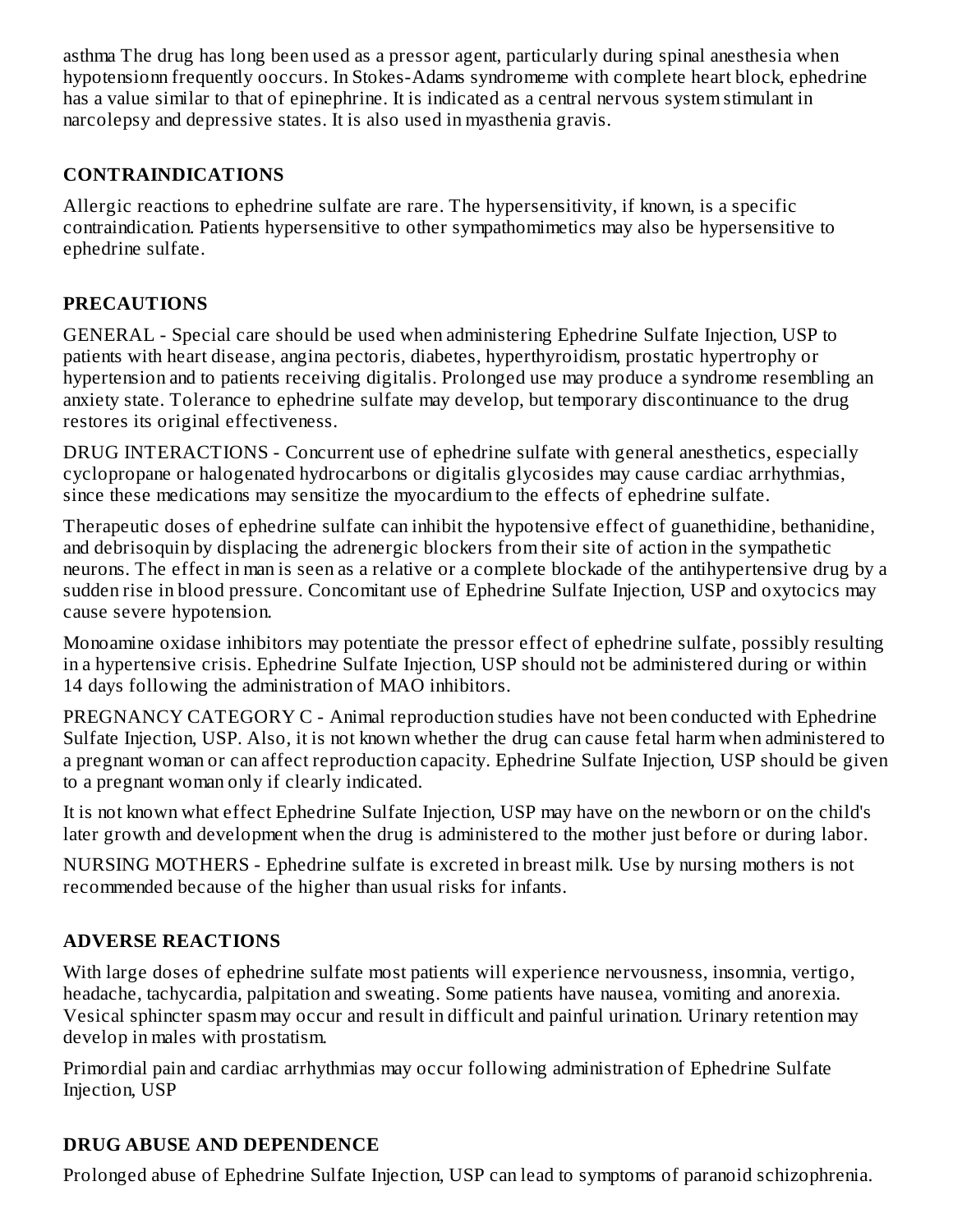When this occurs, patients exhibit such physical signs as tachycardia, poor nutrition and hygiene, fever, cold sweat and dilated pupils.

Some measure of tolerance may develop with prolonged or excessive use but addiction does not occur. Temporary cessation of medication and subsequent readministration restores its effectiveness.

### **OVERDOSAGE**

SYMPTOMS - The principal manifestation of ephedrine sulfate poisoning is convulsions. In acute poisoning the following signs and symptoms may occur: nausea, vomiting, chills, cyanosis, irritability, nervousness, fever, suicidal behavior, tachycardia, dilated pupils, blurred vision, opisthotonos, spasms, convulsions, pulmonary edema, gasping respirations, coma and respiratory failure. Initially, the patient may have hypertension, followed later by hypotension accompanied by anuria.

TREATMENT - If respirations are shallow or cyanosis is present, artificial respiration should be administered. Vasopressors are contraindicated. In cardiovascular collapse blood pressure should be maintained.

ANTIDOTE - For hypertension, 5 mg phentolamine mesylate diluted in saline may be administered slowly intravenously, or 100 mg may be given orally. Convulsions may be controlled by diazepam or paraldehyde. Cool applications and dexamethasone 1 mg/kg, administered slowly intravenously, may control pyrexia.

#### **DOSAGE AND ADMINISTRATION**

ADULTS - T he usual parenteral dose is 25 to 50 mg given subcutaneously or intramuscularly. Intravenously, 5 to 25 mg may be administered slowly, repeated in 5 to 10 minutes, if necessary.

CHILDREN - The usual subcutaneous or intramuscular dose is 0.5 mg/kg of body weight or 16 .7 mg/square meter of body surface every 4 to 6 hours.

Parenteral drug products should be inspected visually for particulate matter and discoloration prior to administration, whenever solution and container permit.

#### **HOW SUPPLIED**

Ephedrine Sulfate Injection USP, 50 mg/mL

1 mL vial in packs of 10, NDC 14789-014-01

**STORAGE:** Store at 20 ° to 25°C (68° to 77°F) [see USP Controlled Room Temperature]. Protect from light.

#### **Principal Display Panel - Carton Label**

**NEXUS** PHARMACEUTICALS, INC.

10 x 2 mL Vials NDC 14789-014-01

**Ephedrine Sulfate** Injection, USP

#### **50 mg/mL**

1 mL fill in a 2 mL Vial

Single Dose Vial

Preservative Free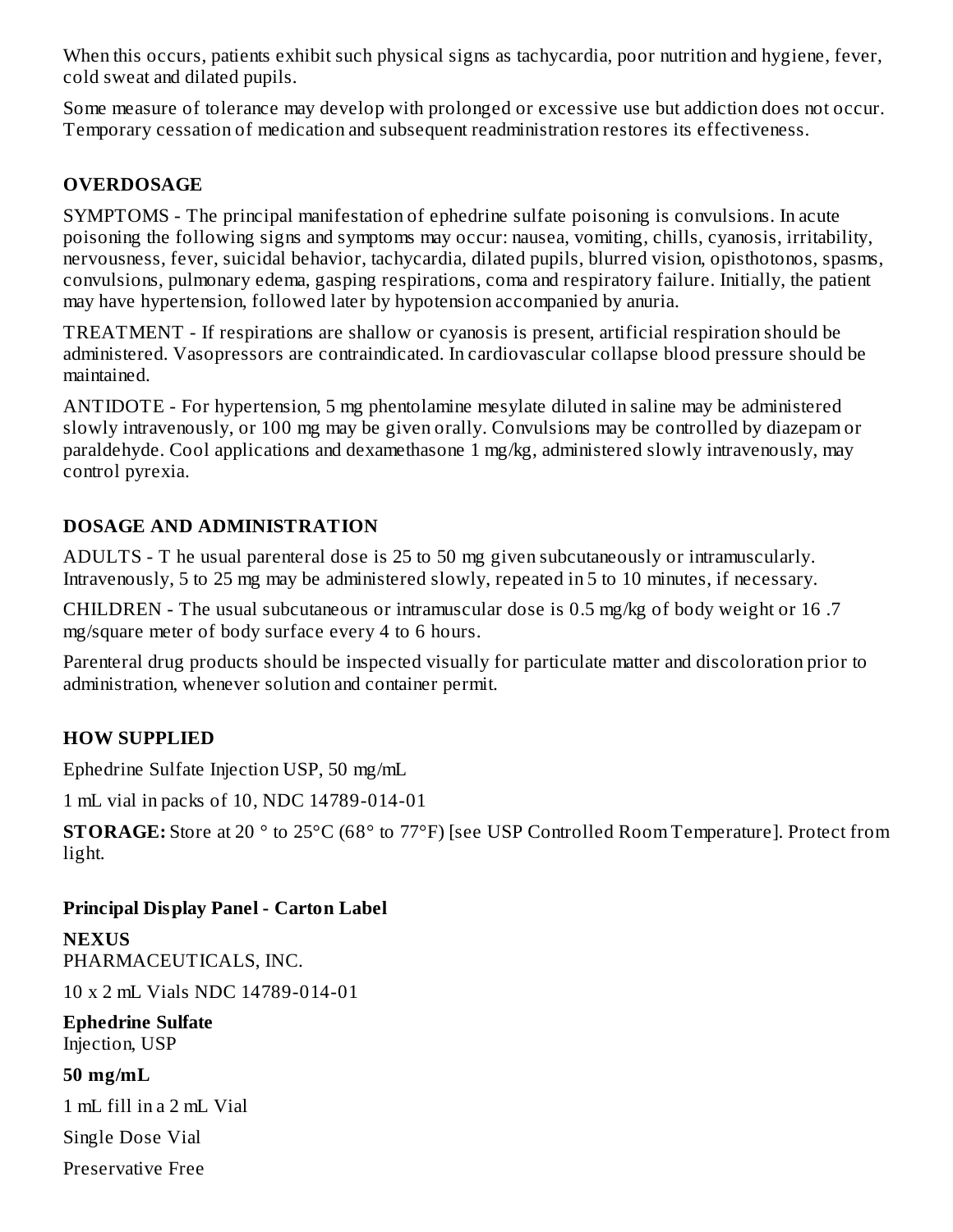For subcutaneous, intramuscular or intravenous use.

Rx only



| <b>EPHEDRINE SULFATE</b>                                             |  |                            |                    |                                        |                              |  |  |  |  |
|----------------------------------------------------------------------|--|----------------------------|--------------------|----------------------------------------|------------------------------|--|--|--|--|
| ephedrine sulfate injection, solution                                |  |                            |                    |                                        |                              |  |  |  |  |
|                                                                      |  |                            |                    |                                        |                              |  |  |  |  |
| <b>Product Information</b>                                           |  |                            |                    |                                        |                              |  |  |  |  |
| Product Type                                                         |  | HUMAN PRESCRIPTION DRUG    | Item Code (Source) |                                        | NDC:14789-014                |  |  |  |  |
| <b>Route of Administration</b>                                       |  | <b>INTRAVENOUS</b>         |                    |                                        |                              |  |  |  |  |
|                                                                      |  |                            |                    |                                        |                              |  |  |  |  |
|                                                                      |  |                            |                    |                                        |                              |  |  |  |  |
| <b>Active Ingredient/Active Moiety</b>                               |  |                            |                    |                                        |                              |  |  |  |  |
| <b>Ingredient Name</b>                                               |  |                            |                    | <b>Basis of Strength</b><br>Strength   |                              |  |  |  |  |
| Ephedrine Sulfate (UNII: U6 X6 1U5ZEG) (Ephedrine - UNII:GN83C131XS) |  |                            |                    | Ephedrine Sulfate<br>$50$ mg in $1$ mL |                              |  |  |  |  |
|                                                                      |  |                            |                    |                                        |                              |  |  |  |  |
| <b>Inactive Ingredients</b>                                          |  |                            |                    |                                        |                              |  |  |  |  |
| <b>Ingredient Name</b>                                               |  |                            |                    |                                        | Strength                     |  |  |  |  |
| Water (UNII: 059QF0KO0R)                                             |  |                            |                    |                                        |                              |  |  |  |  |
|                                                                      |  |                            |                    |                                        |                              |  |  |  |  |
|                                                                      |  |                            |                    |                                        |                              |  |  |  |  |
| Packaging                                                            |  |                            |                    |                                        |                              |  |  |  |  |
| <b>Item Code</b><br>#                                                |  | <b>Package Description</b> |                    | <b>Marketing Start</b><br><b>Date</b>  | <b>Marketing End</b><br>Date |  |  |  |  |